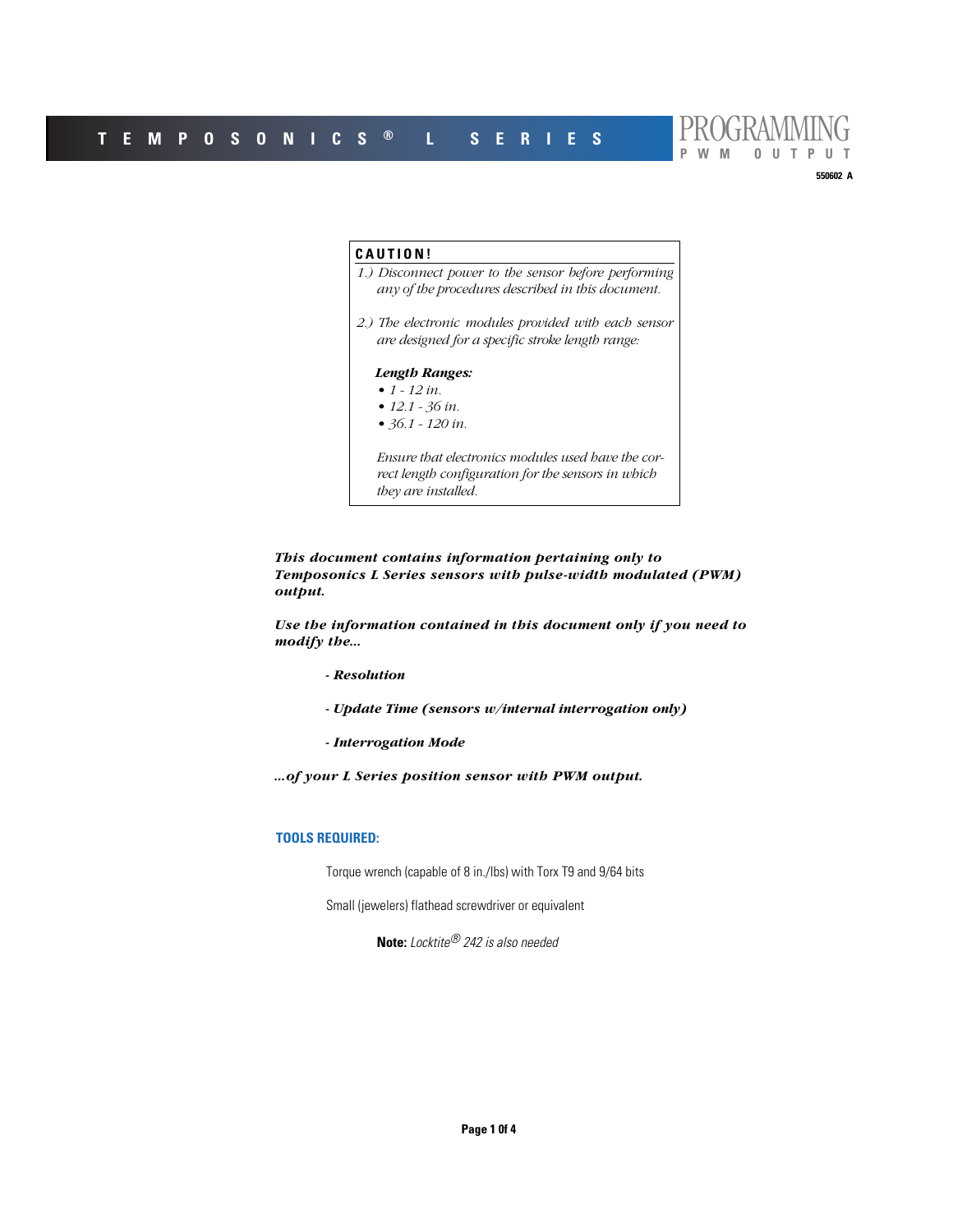

**Figure 1** - Screws, Torque Sequence



**Figure 2** - L Series Sensor



**Figure 3a** - PWM Module



**Figure 3b** - PWM Electronics Board

# **ACCESSING DIP SWITCHES FOR MODIFICATION:**

To access the PWM electronics module and the adjustable dip switches, follow the steps below:

- 1.) Remove the six screws (4 fillister head #4-40 x 0.375 in. screws and 2 socket head #8-32 screws) shown in Figure 1.
- 2.) Slide the PWM electronics module, along with its clear plastic isolation sleeve, from the housing (see Figure 2).
- 3.) Disconnect the two electrical connections to the module (one from the connector module, the other from the sensing element; see Figure 2).
- 4.) Remove the copper cover from the module (see Figure 3a).
- 5.) Locate the dip switches (1-8) on the PWM board (see Figure 3b) and adjust them to the desired settings. Refer to Tables 1 and 2 for proper switch settings for desired circulation count.
	- *(After setting the switches per the instructions below, reassemble the sensor per the "Reassembly Instructions" on the following page)*

# **SETTING THE PROGRAMMING SWITCHES (SWITCHES 1-8)**

Tables 1 and 2 show how to set switches 1-8 to configure L Series sensors with PWM outputs with desired circulation count. The tables are described below:

# **• Table 1:**

Lists switch settings for selecting desired circulation count for L Series sensors with PWM output and *external* interrogation.

#### **• Table 2:**

Lists switch settings for selecting desired circulation count for L Series sensors with PWM output and *internal* interrogation.

# **Table 1: Switch Settings - PWM Output & External Interrogation**

| <b>SWITCH SETTINGS (1-8)</b><br>(All switches are OFF unless noted below) |                                                                           |  |
|---------------------------------------------------------------------------|---------------------------------------------------------------------------|--|
| <i><b>CIRCULATION</b></i><br><i><b>COUNT</b></i>                          | <b>ON SWITCHES</b><br><b>Stroke Length:</b><br>1 - 120 in. (25 - 3048 mm) |  |
|                                                                           | 4,8                                                                       |  |
| 2                                                                         | 5, 8                                                                      |  |
| 3                                                                         | 4, 5, 8                                                                   |  |
| 4                                                                         | 6,8                                                                       |  |
| 5                                                                         | 4, 6, 8                                                                   |  |
| 6                                                                         | 5, 6, 8                                                                   |  |
| 7                                                                         | 4, 5, 6, 8                                                                |  |
| 8                                                                         | 7,8                                                                       |  |
| 9                                                                         | 4, 7, 8                                                                   |  |
| 10                                                                        | 5, 7, 8                                                                   |  |
| 11                                                                        | 4, 5, 7, 8                                                                |  |
| 12                                                                        | 6, 7, 8                                                                   |  |
| 13                                                                        | 4, 6, 7, 8                                                                |  |
| 14                                                                        | 5, 6, 7, 8                                                                |  |
| 15                                                                        | 4.5.6.7.8                                                                 |  |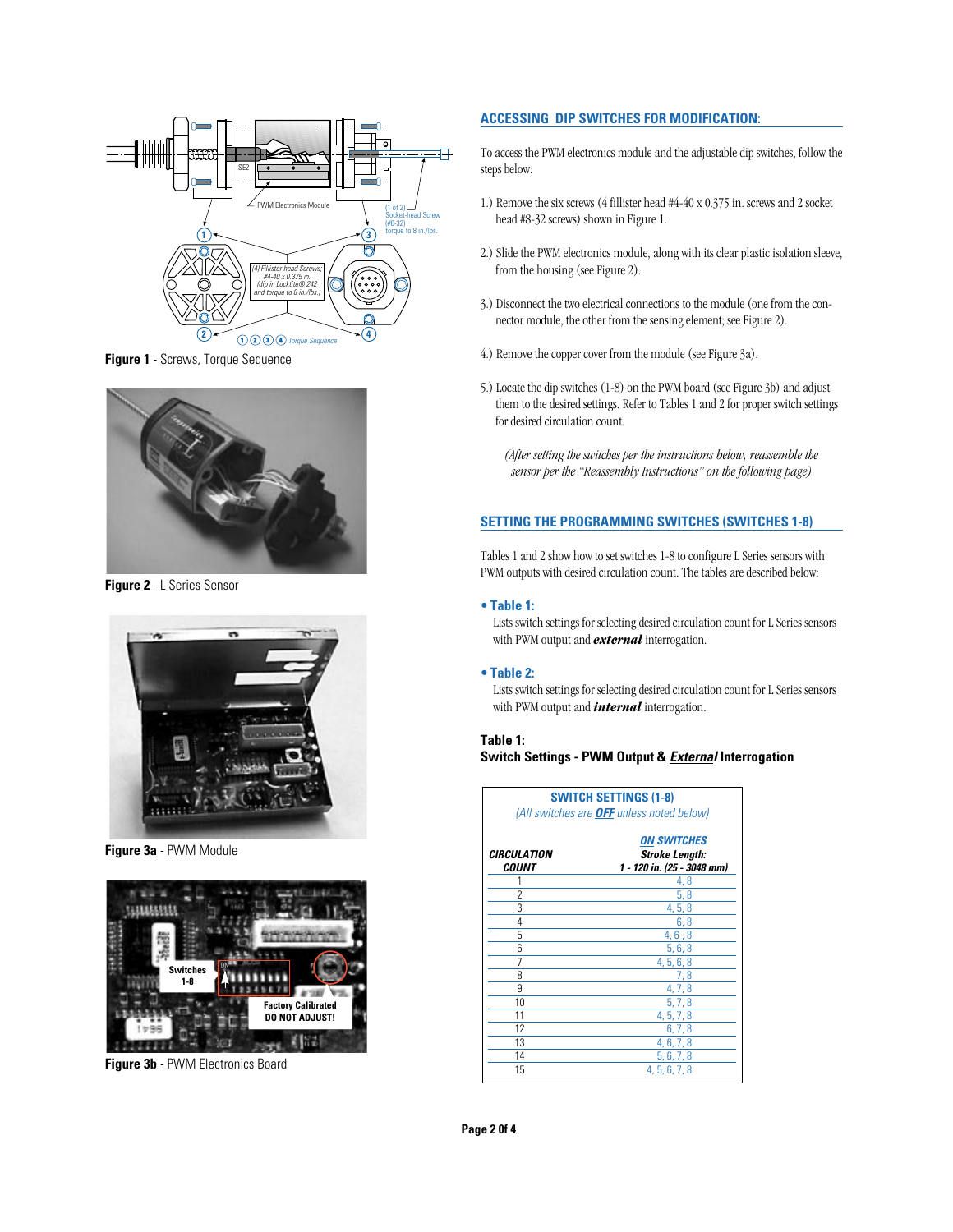# **Table 2: Switch Settings - PWM Output & Internal Interrogation**

|                          | <b>SWITCH SETTINGS (1-8)</b><br>(All switches are <b>OFF</b> unless noted below) |                                                                          |                                                                                   |
|--------------------------|----------------------------------------------------------------------------------|--------------------------------------------------------------------------|-----------------------------------------------------------------------------------|
| Circulations<br>Count    | <b>ON Switches</b><br><b>Stroke Length:</b><br>1 - 32 in.<br>(25 - 814 mm)       | <b>ON Switches</b><br>Stroke Length:<br>32.1 - 60 in.<br>(815 - 1524 mm) | <b>ON Switches</b><br><b>Stroke Length:</b><br>60.1 - 120 in.<br>(1525 - 3048 mm) |
| 1                        | 3, 4                                                                             | 1, 3, 4                                                                  | 3, 4                                                                              |
| $\overline{\phantom{a}}$ | 3, 5                                                                             | 3, 5                                                                     | 1, 3, 5                                                                           |
| 3                        | 3, 4, 5                                                                          | 3, 4, 5                                                                  | 2, 3, 4, 5                                                                        |
| 4                        | 3,6                                                                              | 3,6                                                                      | 2, 3, 6                                                                           |
| 5                        | 3, 4, 6                                                                          | 1, 3, 4, 6                                                               | 1, 2, 3, 4, 6                                                                     |
| 6                        | 3, 5, 6                                                                          | 1, 3, 5, 6                                                               | 1, 2, 3, 5, 6                                                                     |
| 7                        | 3, 4, 5, 6                                                                       | 1, 3, 4, 5, 6                                                            | 1, 2, 3, 4, 5, 6                                                                  |
| 8                        | 3,7                                                                              | 1, 3, 7                                                                  | 1, 2, 3, 7                                                                        |
| 9                        | 3, 4, 7                                                                          | 1, 3, 4, 7                                                               | 1, 2, 3, 4, 7                                                                     |
| 10                       | 3, 5, 7                                                                          | 1, 3, 5, 7                                                               | 1, 2, 3, 5, 7                                                                     |
| 11                       | 3, 4, 5, 7                                                                       | 1, 3, 4, 5, 7                                                            | 1, 2, 3, 4, 5, 7                                                                  |
| 12                       | 3, 6, 7                                                                          | 1, 3, 6, 7                                                               | 1, 2, 3, 6, 7                                                                     |
| 13                       | 3, 4, 6, 7                                                                       | 1, 3, 4, 6, 7                                                            | 1, 2, 3, 4, 6, 7                                                                  |
| 14                       | 3, 5, 6, 7                                                                       | 1, 3, 5, 6, 7                                                            | 1, 2, 3, 5, 6, 7                                                                  |
| 15                       | 3, 4, 5, 6, 7                                                                    | 1, 3, 4, 5, 6, 7                                                         | 1, 2, 3, 4, 5, 6, 7                                                               |

#### **IMPORTANT NOTE:**

Maximum stroke per circulation count for PWM output w/internal interrogation

| Maximum Stroke | <b>Circulation Count</b> |
|----------------|--------------------------|
| 84 inches      | 15                       |
| 96 inches      |                          |
| 108 inches     | 2                        |
| 120 inches     |                          |
|                |                          |

# **REASSEMBLY INSTRUCTIONS :**

- 1.) Replace the copper cover to the electronics module.
- 2.) Reattach the two connectors to the electronics module.
- 3.) Slide the module (with isolation sleeve) back into the housing.
- 4.) Coat the threads of the 6 screws with Locktite® 242 and reinstall per the torquing sequence shown in Figure 1 (Caution: Tighten screws to 8 in./lbs. to ensure proper seal).

# **KEY TERMS**

### **Circulation Count**

This refers to the number of times that the sensor is interrogated to produce a position reading. By increasing the circulation/interrogation count and averaging the readings, the effective resolution of the position measurement is increased.

When using L Series sensors with PWM output, the "duty cycle" of the pulse duration is proportional to the circulation count (1 to 15).

### **Gradient or "Scale Factor"**

The rate that a pulse signal propagates through the magnetostrictive waveguide (gradient ≈ 9 µs/inch or 2838 m/second); the gradient will vary slightly from sensor to sensor. Gradient values are indicated on the label attached to each sensor.

#### **Resolution**

The smallest incremental change in position along the stroke length that can be detected and indicated in an output. For digital systems, resolution is a discrete value normally stated in counts.

#### **Update Time**

The time period required to interrogate the sensor and obtain an output.

### **Resolution vs. Update Time Relationship**

Because there is a propagation delay through the magnetostrictive waveguide, there is a delay between when the interrogation pulse is launched and when the return signal is generated. This delay varies based on the length of the waveguide. For every one inch of waveguide travel there is a propagation delay of approximately 9 microseconds. Hence, the update time for a l0 inch sensor is a minimum of 90 microseconds with one circulation. Other system parameters may increase this time period. If the sensor's interrogation signal is recirculated to provide an average reading and thus improving resolution, the waveguide travel time must be multiplied by the number of circulations (circulation count) to determine the minimum update time. In the same example, if the 10 inch sensor is circulated 4 times, the minimum update time is 360 microseconds.

For digital pulse systems (L Series sensor with PWM output), resolution is based on the crystal frequency of the counter that measures the time interval between the interrogation pulse and return signal. This counter resides in the controller and typically has a clock speed of 28 MHz, but may vary. With this clock speed and a single interrogation, output resolution of the sensor is 0.004 inches. Update time is approximately the waveguide travel time for 1 circulation (and varies according to sensor length). When the circulation count is increased and the reading is averaged, resolution is improved and update time increased. These parameters are defined by the formulas below:

Optimizing Update Time/Resolution:

**Update Time (U) in microseconds:**

**U** = (Stroke Length + Null + 4)(10)(Circulation Count)

**Resolution (R) in inches:**

**R** = 1 ÷ [(Gradient)(Controller Freq.)(Circulation Count)]